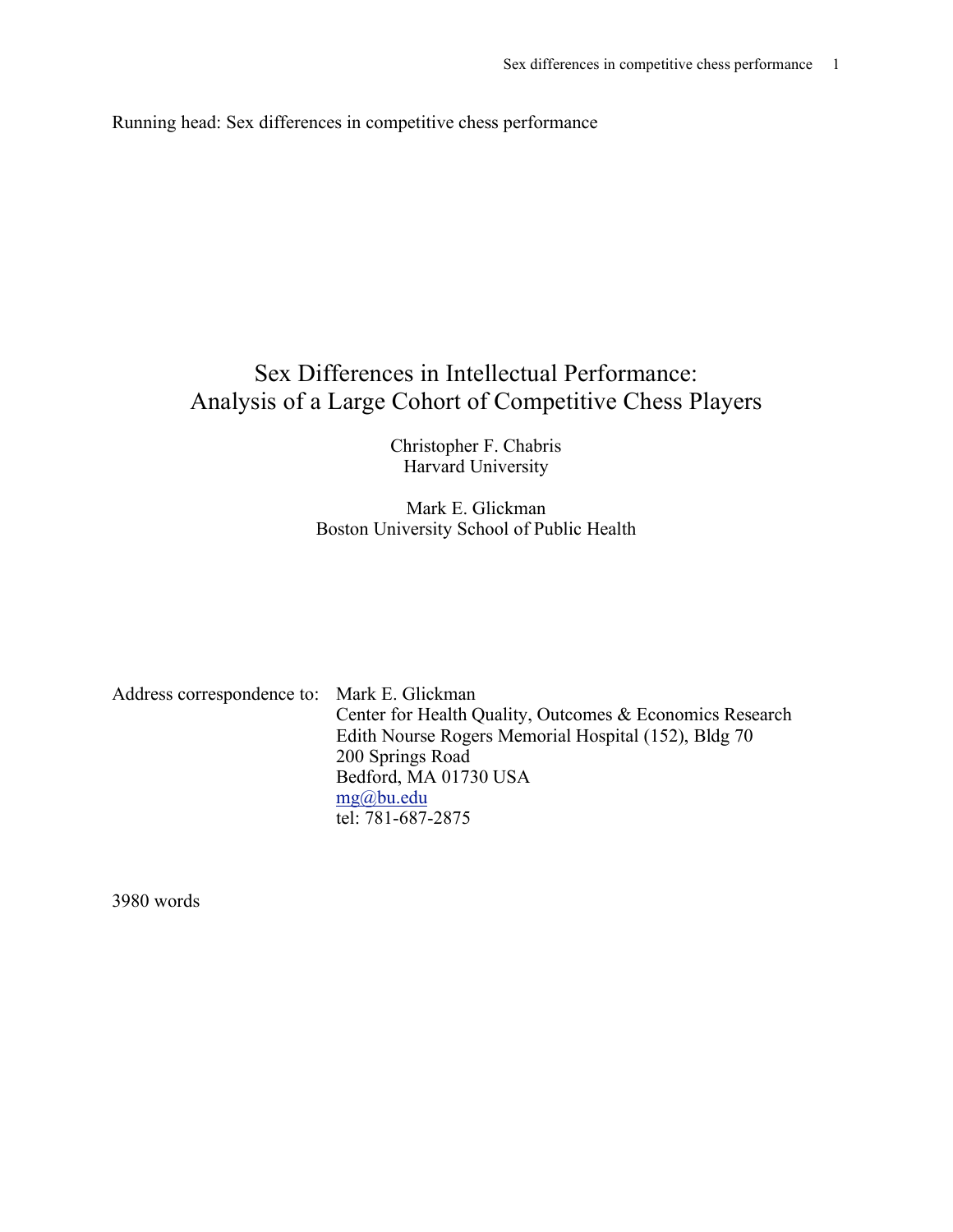## **Abstract**

Only 1% of the world's chess grandmasters are women. This underrepresentation is unlikely to be caused by discrimination, since chess ratings objectively reflect competitive results. Using data on the ratings of 250,000 tournament players over 13 years, we investigate several potential explanations for the male domination of elite chess. We find that: (1) the ratings of men are higher on average than those of women, but no more variable; (2) matched boys and girls improve and drop out at equal rates, but boys begin chess competition in greater numbers and at higher performance levels than girls; (3) in locales where at least 50% of the new young players are girls, their initial ratings are not lower than those of boys. We conclude that the greater number of men at the highest levels in chess can be explained by the greater number of boys who enter chess at the lowest levels.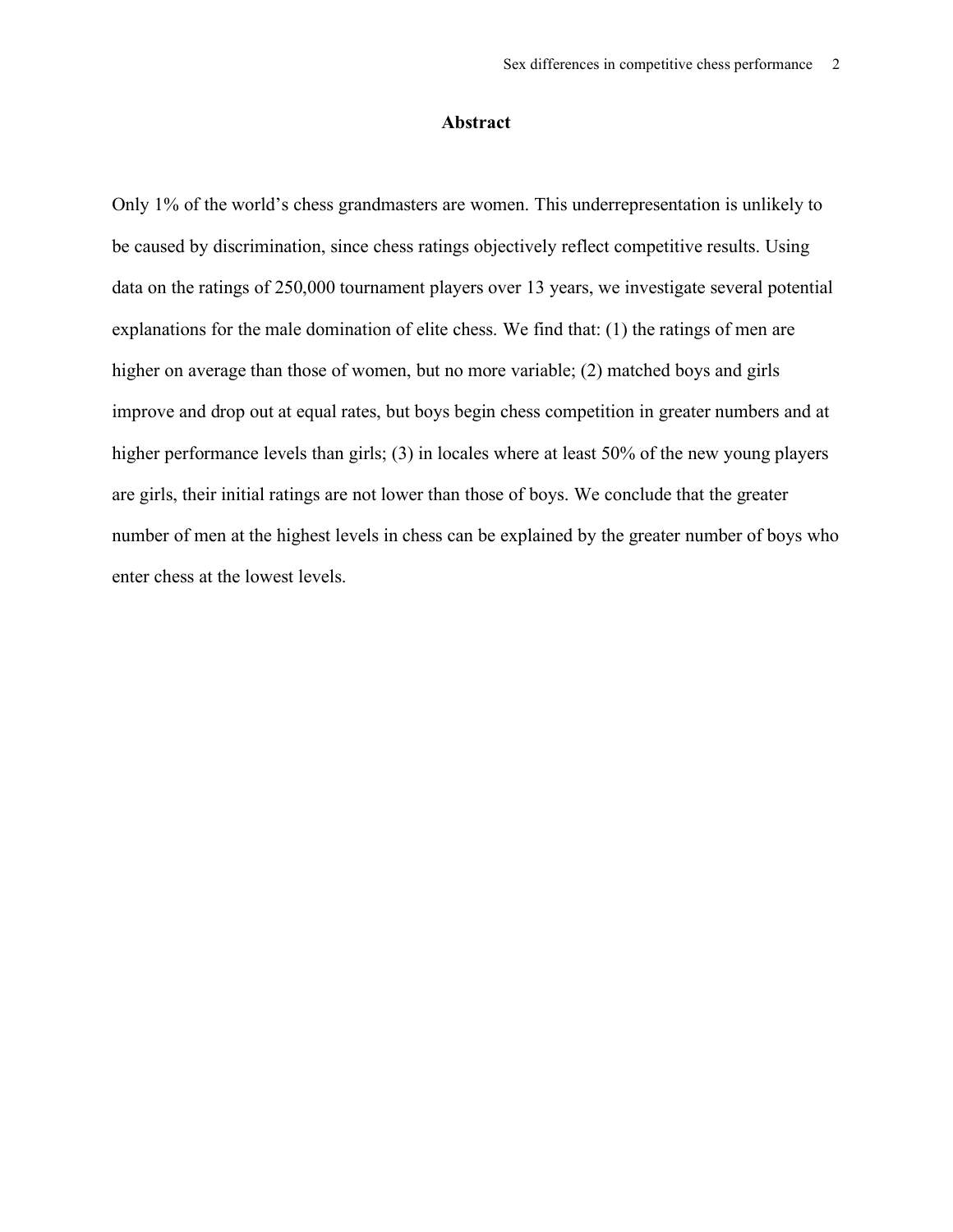# **Sex Differences in Intellectual Performance: Analysis of a Large Cohort of Competitive Chess Players**

The game of chess has been studied by computer scientists and cognitive psychologists as a model arena of human intellectual performance. Research on computer chess has culminated in programs that can defeat the best human players (e.g., Hsu, 2002), while research on chess masters has yielded seminal discoveries such as the chunk structure of short-term memory (Chase & Simon, 1973) and has contributed to debates on the importance of pattern recognition and deliberate thought in expertise (Gobet & Simon, 1996; Chabris & Hearst, 2003; Burns, 2004). But one of the most striking facts about chess competition has received little study: the dramatic lack of women among the game's elite performers. None of the official world champions was a woman, no champion of a major country is a woman, and as of January 2004 only 9 of the world's 894 chess grandmasters—1%—were women (according to data in Howard, 2005).

Analyzing possible explanations for the underrepresentation of women among the chess elite may help us understand the underrepresentation of women at the highest levels in other fields, such as tenured professorships in mathematics, science, and engineering. It has been suggested (e.g., Summers, 2005; Pinker, 2005) that differences between men and women in the distribution of cognitive abilities required for success in these fields can partly account for the disparity (the *ability distribution hypothesis*). In particular, men and women may differ in mean performance levels and/or variability of performance; evidence suggests that in cognitive abilities, both types of differences are found (Halpern, 2000; Hedges & Nowell, 1995).

However, the possibility of "old boys networks" of men as gatekeepers to high positions in these fields, coupled with the subjective nature of assessing achievement, makes it difficult to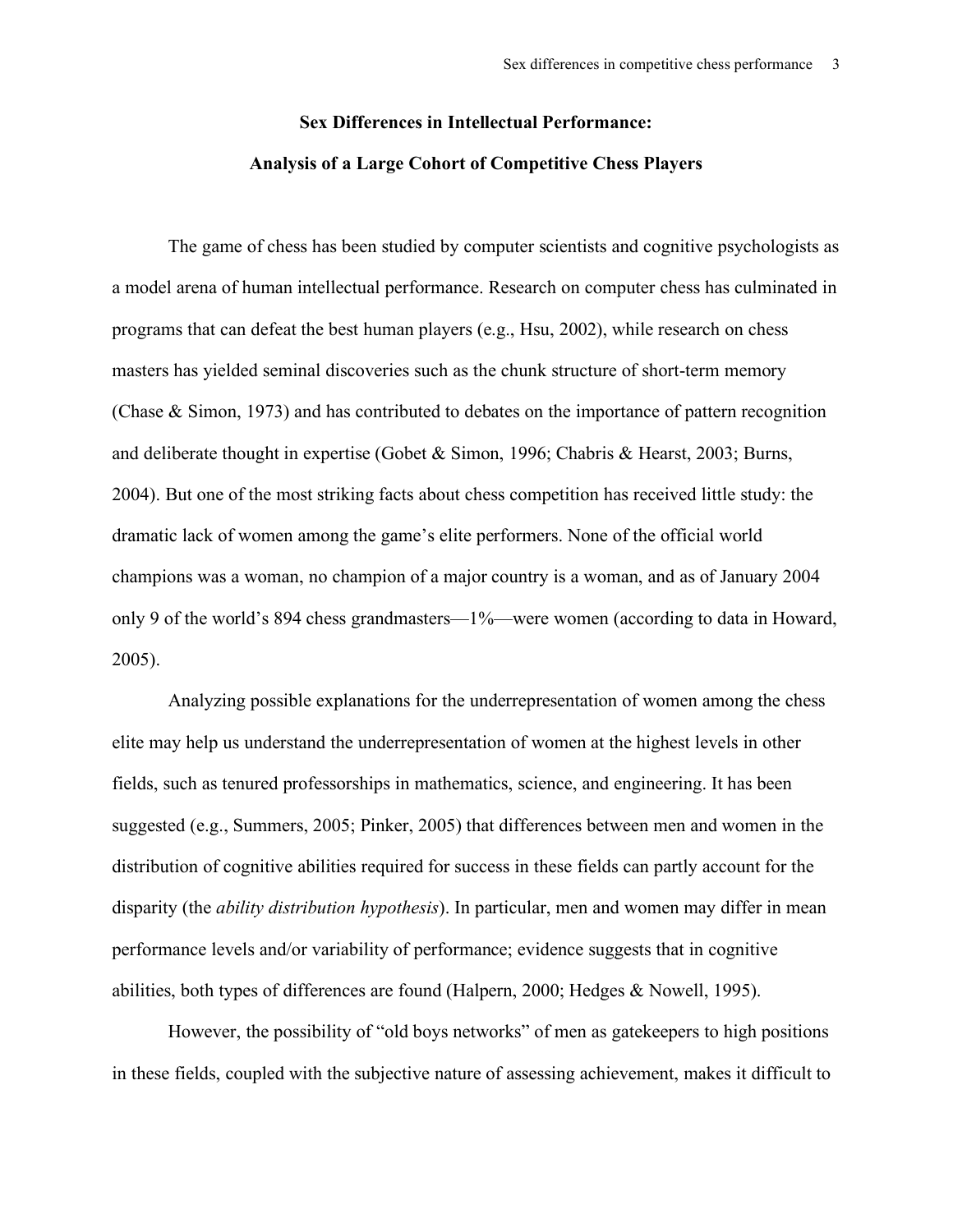distinguish between an objective lack of achievement or credentials and discrimination by the existing social system as causes. In chess, neither of these conditions obtain; in particular, the rating system invented by Elo (1986) objectively measures individual skill based only on results of tournament games. The U.S. Chess Federation (USCF) applies this system to rate tens of thousands of players who participate in events that are open to all. Therefore, the overrepresentation of men at the highest levels in chess is, at first glance, more consistent with an ability distribution hypothesis than with a social-system account. (Note that a difference in mean, variance, or both could explain the observed differences at the upper tail of the distribution.)

However, other explanations are possible, such as differential dropout over time. Men and women may start out with equal endowments of the abilities necessary for an endeavor, but women may be less likely than men to intensively study, practice, or devote obsessive amounts of time to it (the *differential dropout hypothesis*). Indeed, some argue that it is precisely the amount of "deliberate practice" that predicts success in fields like chess (Ericsson et al., 1993). In chess, this would mean that more *potential* female than male grandmasters leave organized competition, resulting in an imbalance at the top levels.

Anyone who visits an open chess tournament will be struck less by the lack of women at the top of the results table than by their near absence at all levels. Only 9.7% of all USCF-rated games in 2004 were played by women. It is possible that the lack of women at the top is an artifact of their lower overall participation rate (Charness & Gerchak, 1996): Even if men and women have the same underlying ability distribution, a larger number of top-rated players will be men if the overall number of men competing is greater (the *participation rate hypothesis*). That is, if fewer women than men even begin to participate in organized competition, dropout rates (and cognitive endowments) could be equal, but women would still be relatively absent at the top.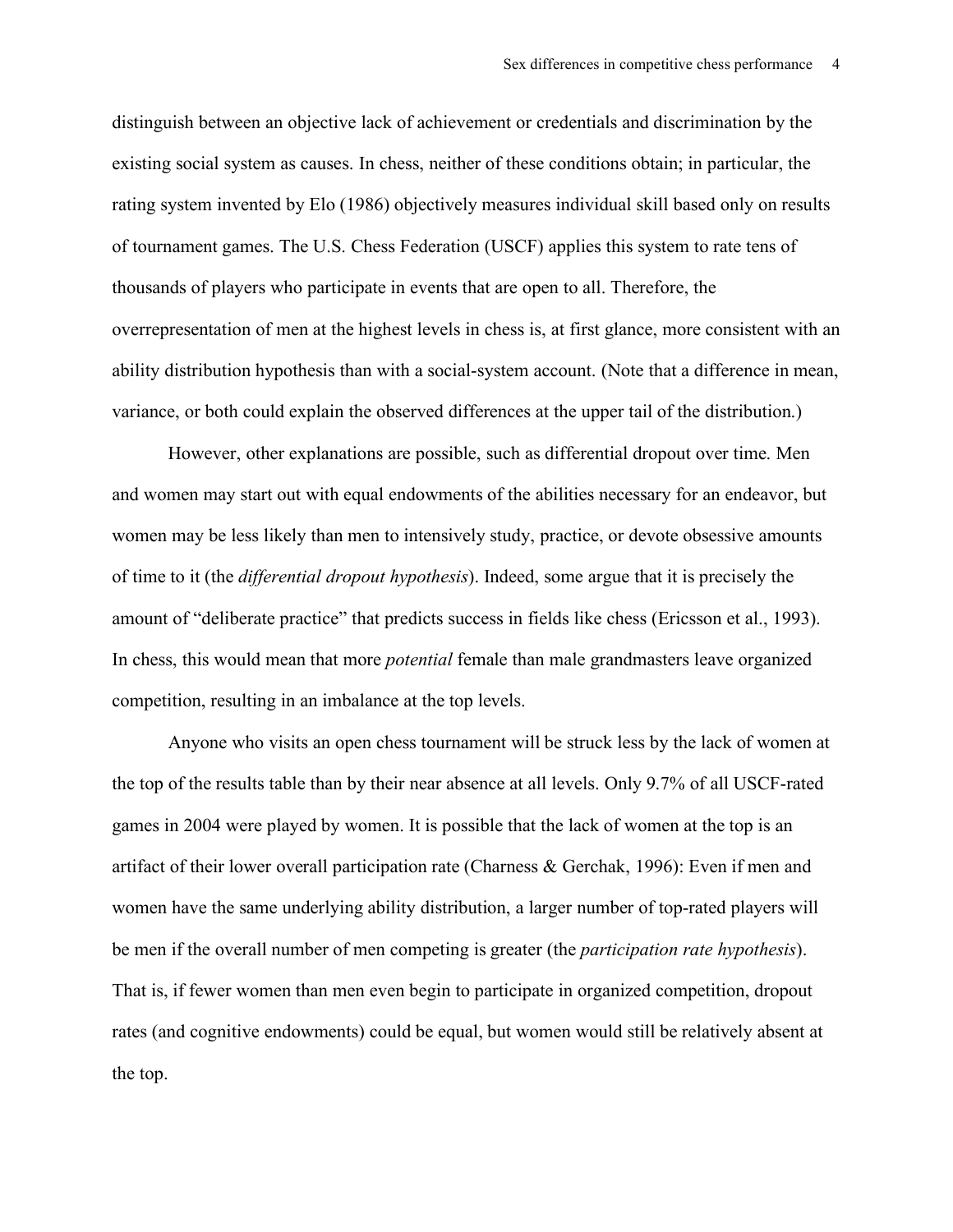Here we ask whether these three hypotheses explain the enormous imbalance between men and women among the best chess players. Previous research on sex differences in chess performance (Charness & Gerchak, 1996; Howard, 2005) has only considered players at the top end of the rating spectrum. In this study, we analyze the annual ratings of nearly all of the chess players who participated in USCF-rated games over 13 years, from 1992 through 2004. This is the broadest and largest sample of chess performance data ever analyzed, and one of the best datasets on sex differences in intellectual performance in any domain.

## **General Method**

The data for our study included rating information on all USCF members that have both birth date and sex recorded in the USCF database, a total population of 256,741 tournament players. Table 1 shows the sex distribution by players' ages; 10.6% of the sample is female.

## *Insert Table 1 Here*

For each player, we recorded birth date, sex, most recent zip code (if available), and yearend rating on each annual rating list from 1992 through 2004. A rating only appears on the annual list if the player played at least one rated game that year. For the years of our study, most players have some missing rating information because either they were inactive during one or more years, or they started playing in USCF tournaments after 1992. We also recorded the number of tournament games played per year by each player, and whether the rating was "provisional" or "established." Provisional ratings are based on fewer games than established ratings, and are generally less reliable measures of playing strength. Once a player's rating becomes established, it remains established.

A player's USCF rating is an estimate of his/her current playing strength on a scale that ranges generally from 100 to 3000, with higher ratings associated with better playing ability. The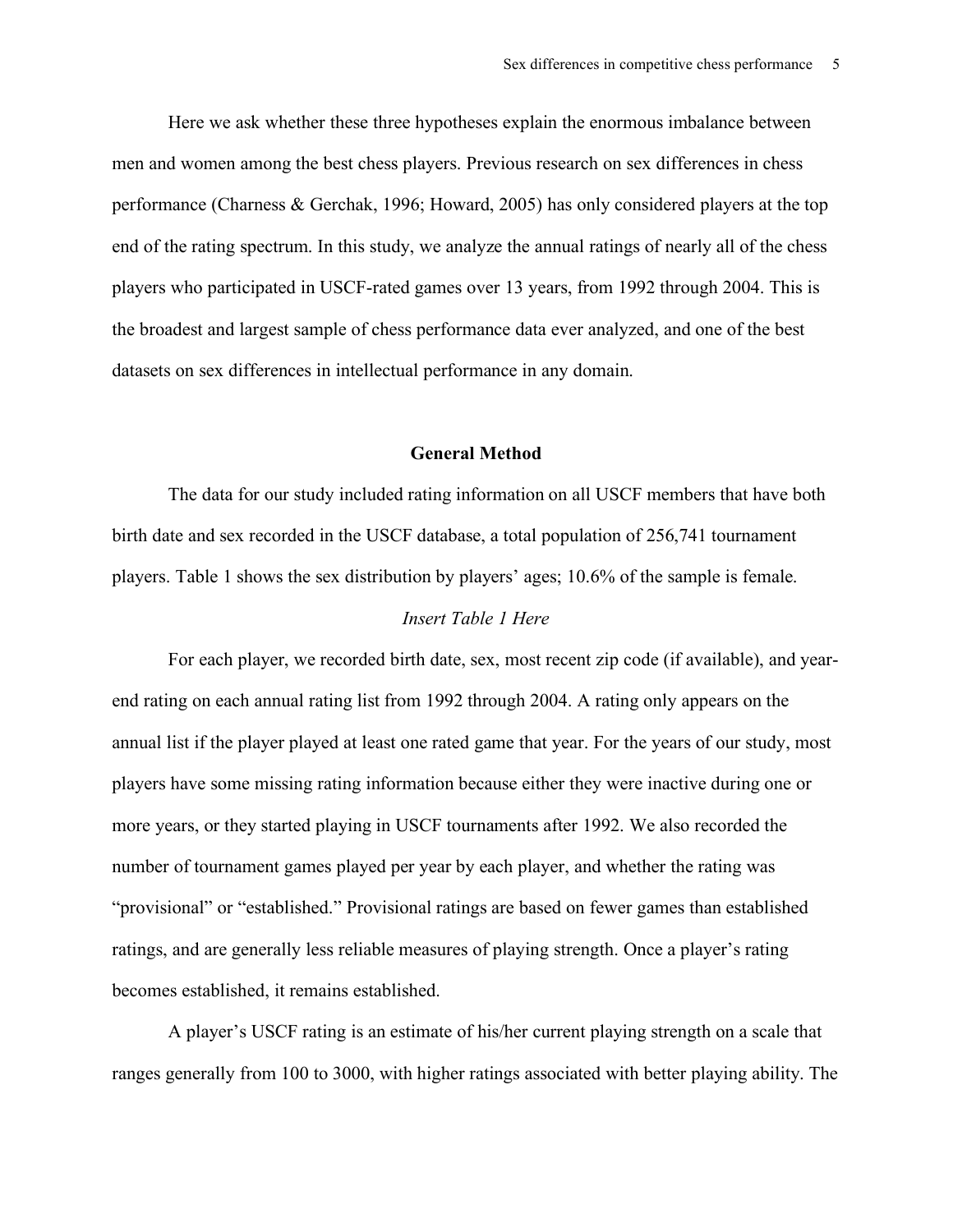principles underlying the rating computations are explained by Elo (1986) and Glickman  $(1995).$ <sup>1</sup> Average tournament players are usually rated between 1400 and 1600, chess masters are rated above 2200, and world-class players tend to be rated above 2500. USCF ratings are essentially estimates of merit parameters from the Bradley and Terry (1952) model for paired comparisons, using an approximately Bayesian filtering algorithm to update ratings over time (Glickman, 1999). While ratings are only estimates of unknown parameters and are therefore subject to variability, they can be treated as data in statistical modeling, recognizing that the extra uncertainty may lead to conservative inferences.

#### **Cross-sectional Analyses of Sex Differences**

We begin by asking whether a difference in mean chess ability exists between male and female tournament competitors, whether any such difference depends on age, and whether it has changed over time. We calculated the mean difference in ratings between males and females for each year of the study, restricting the sample to players with established ratings who played at least one rated game in the given year (see Figure 1, left panel).

#### *Insert Figure 1 Here*

On average, mean ratings are higher for males by 450–500 points, a very large difference: The expected outcome of a game between opponents having this rating difference is 0.93–0.95 (counting a win by the higher-rated player as 1, a loss as 0, and a draw as 0.5). We adjusted these simple sex differences by incorporating covariates in linear regression models. For rating lists from 1995 through 2004, we examined the subsample of players with established ratings in the given year, and modeled current rating as a function of sex, current age, number of games played in the current year, and number of games played in the previous three years. Prior to model fitting, the latter three explanatory variables were discretized into categories because we did not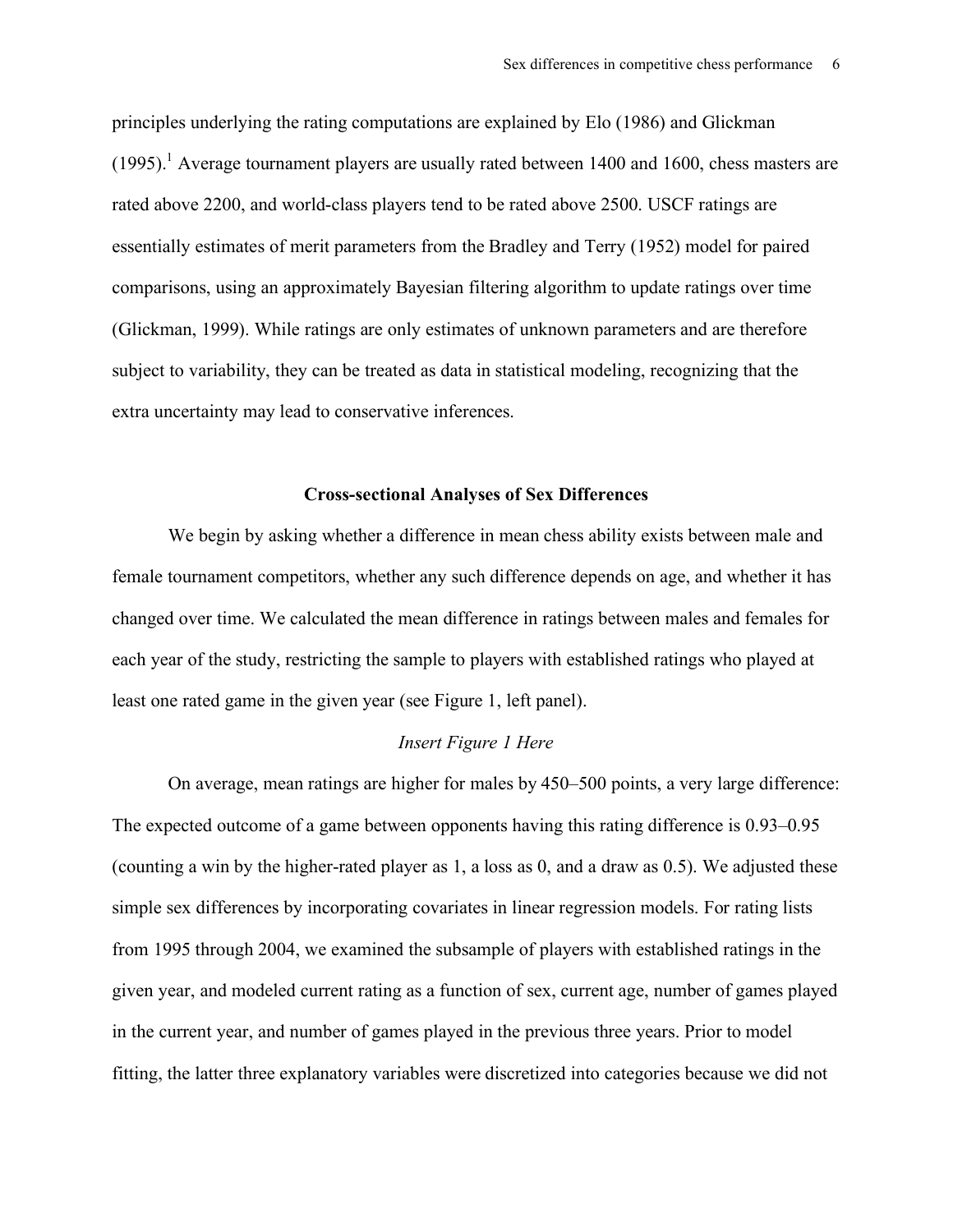want to assume *a priori* that they related to ratings via a simple parametric function (Elo, 1986; Charness et al., 1996). The breakpoints for the three numerical predictor variables were chosen by fitting regression trees (Breiman et al., 1984) to the 2004 data, regressing current rating on each variable separately, resulting in the following categories:

- Age (years):  $< 12.8$ , 12.8–17.5, 17.5–19.5,  $\geq 19.5$
- Number of games in current year:  $0-9$ ,  $10-50$ ,  $\geq 51$
- Number of games in prior three years:  $0-74$ ,  $75-151$ ,  $\geq 151$

The choice of these breakpoints was supported by similar analyses of data from the earlier years.

A regression of current rating on sex, adjusted by the full interaction of the three other predictor variables, resulted in average adjusted sex differences shown in the right panel of Figure 1. While accounting for current and past frequency of play (both of which were related positively to rating) and age decreased the sex difference by a factor of about 3, the mean difference each year was still a highly significant 150–200 points (corresponding to an expected game outcome of 0.70–0.76). Similar analyses using alternative breakpoints, or keeping the variables untransformed, yielded similar results.

We also examined sex differences for the model where sex and the three other variables were fully interacted. Fitting this model is analogous to examining sex differences in rating separately within strata formed by all combinations of the categorized variables (age, number of current games, and number of games in the prior three years). We performed this analysis separately for each year from 1995 to 2004. In strata with more than 25 females, males always had higher ratings (and significantly so, with very few exceptions). While the mean difference dropped as low as 62.8 (in 2002, for 12.8–17.5 year old players who played the fewest games in the current year and prior years), there was no clear pattern to the effect of age and playing frequency on sex differences.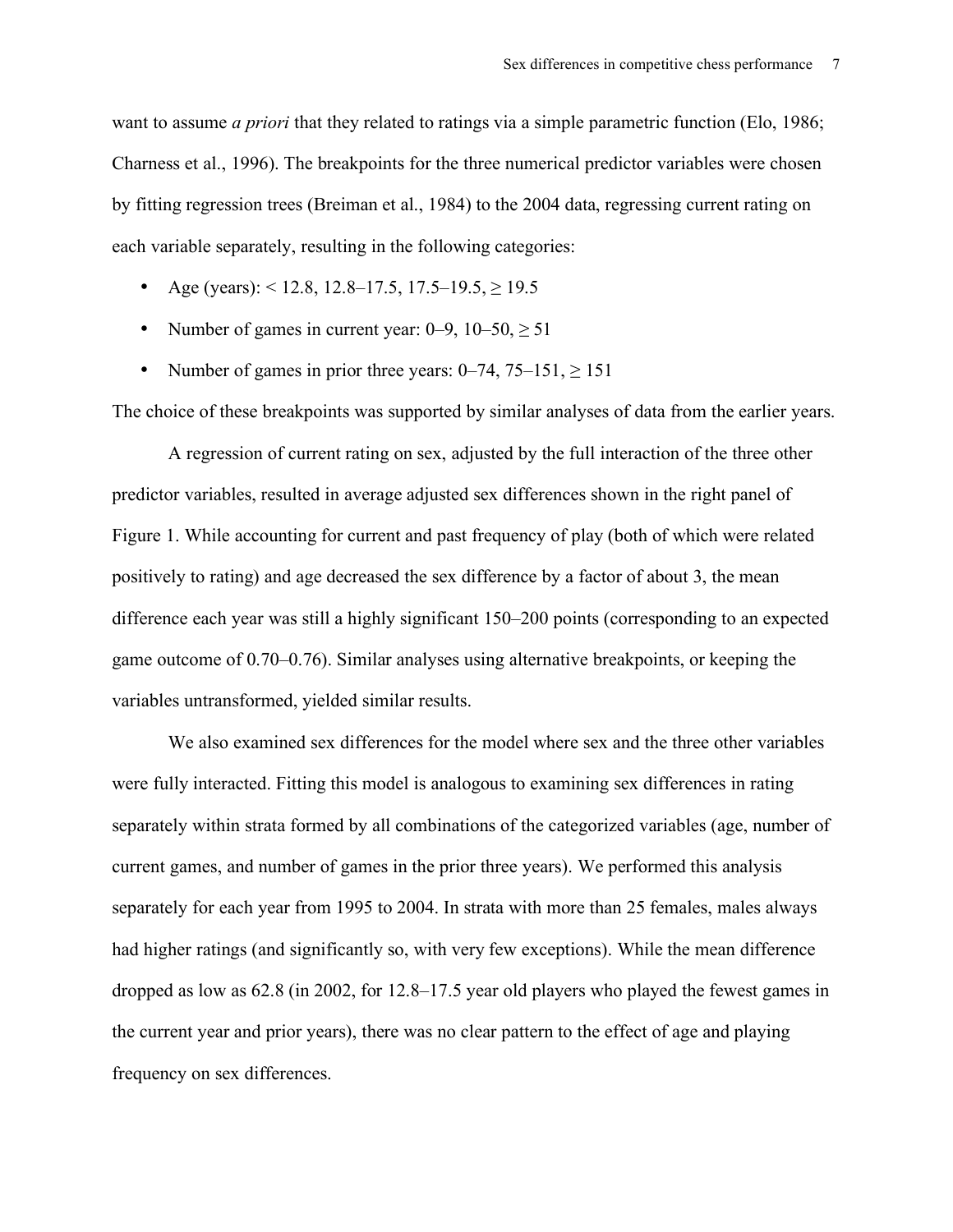#### **Sex Differences in Rating Variation**

Regardless of any difference in mean ratings, the disproportionate number of men at the top in chess could result from their abilities being more variable in the general population. This larger male variation would also imply a larger proportion of men at the bottom. This argument is consistent with data on cognitive test scores (Hedges & Nowell, 1995) and it has been offered to explain the high male:female faculty ratios in academic disciplines (e.g., Summers, 2005; Pinker, 2005). Because only the upper tail of the distribution of chess players self-select to compete in tournaments, this hypothesis would not necessarily predict that the lowest rated players should be male, but the rating variation should still be larger for men than for women.

To examine this, we computed the standard deviation of ratings for males and females, stratified by the age groupings used in Table 1 (collapsing ages 65–95 into one group), for each year in our data. The standard deviations by gender/age/year strata range from about 250 to 500. The left panel of Figure 2 displays the female-to-male ratios of standard deviations. Generally, the ratios are greater than 1, most particularly for players between 25 and 55, meaning that female rating variation is typically larger than that for males. Only in the extreme age groups are the ratios close to 1. The data clearly do not support greater male variation in ratings.

#### **Sex Differences in Longitudinal Rating Changes**

The consistently higher mean male rating observed so far, with no clear sex difference in variability, could be explained by girls beginning to play on an equal footing with boys, but improving more slowly or dropping out in greater numbers, so that those women who remain in the rating system have a lower mean rating than the men. To test this hypothesis, we performed a case-control study by creating a subsample of our dataset in which each female was initially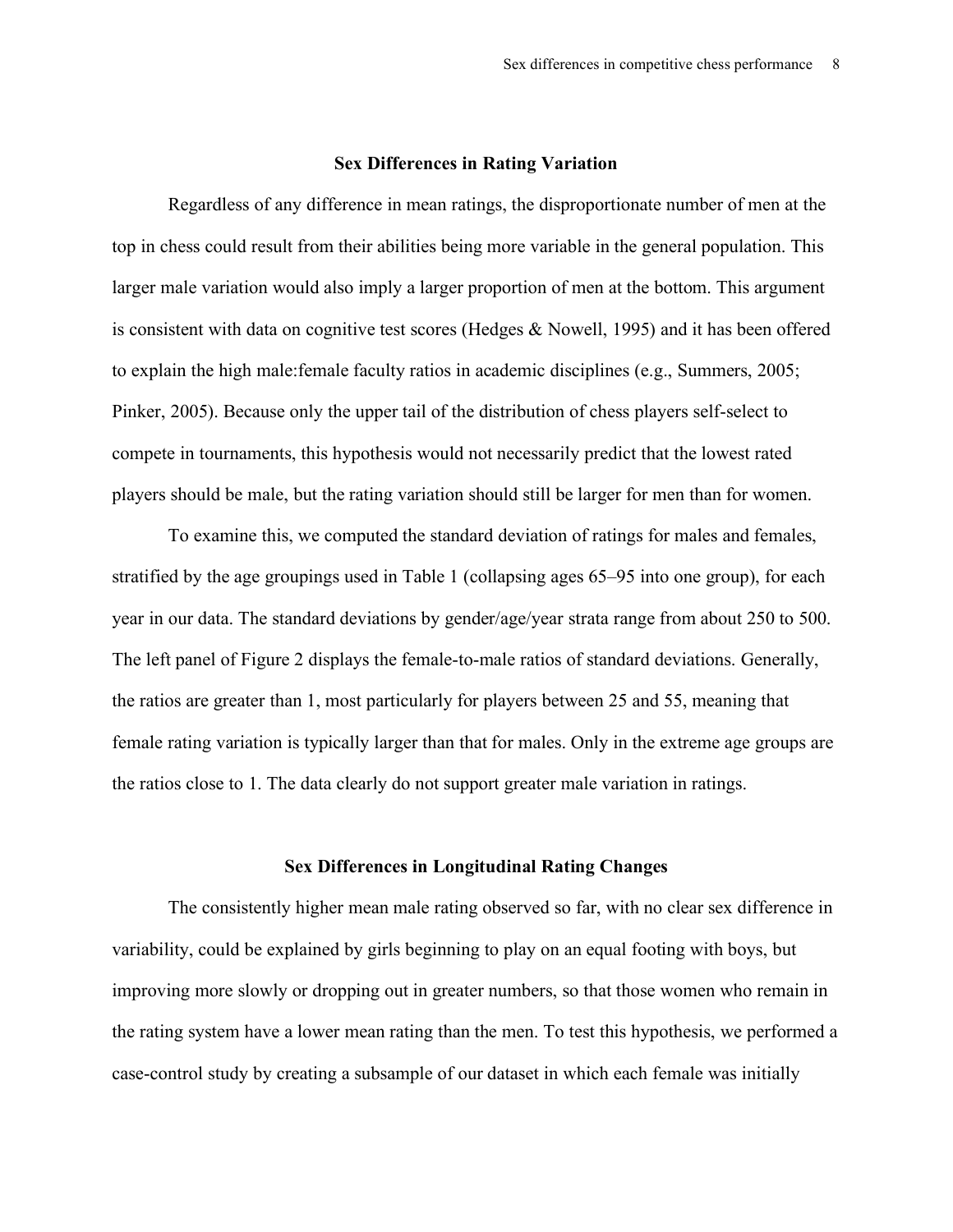matched as closely as possible to a male, and then following these pairs over time. This analysis focused on players aged 5–25 years old in 1995 who had established ratings. For each player, we recorded four variables: 1995 year-end rating, age, number of games played in 1995, and number of games played in the previous three years. Younger players were used for this analysis because we wanted to examine a group who were recent entrants to tournament chess. We then formed male/female pairs via caliper matching (Cochran & Rubin, 1973) on these four variables, with a common caliper size of 0.15. That is, within each pair, the male and female values on each variable differed by no more than 0.15 standard deviations of the overall distribution of that variable. This process resulted in 647 matched pairs, which we tracked for 10 years. The right panel of Figure 2 shows the mean rating difference with 95% confidence intervals for each year with 10 or more pairs; the difference does not significantly deviate from 0. Similar analyses with different starting years, smaller calipers, and different age ranges, yielded the same conclusions.

On the basis of research on cognitive sex differences (reviewed by Kimura, 1999), one might suggest that males should overtake females in chess performance only around puberty. That is, if chess skill relies in part on visual-spatial ability (Robbins et al., 1996; Frydman & Lynn, 1992; but see Waters et al., 2002), and if this ability is influenced by testosterone, then males might benefit from the increase in androgens during the early teen years. Differences in spatial task performance have been observed long before puberty (e.g., before age 5 by Levine et al., 1999; ages 8–9 by Levine et al., 2005), but the magnitude of the male advantage tends to increase during the teenage years (see Table 4 of Voyer, Voyer, & Bryden, 1995). If this phenomenon applied to chess performance, it would appear in the rating comparison of males and females during their early teens who had similar pre-teen ratings. We investigated this in our matched pair sample by examining the within-pair rating difference at the end of 1998 as a function of the players' ages in 1995, and found that these differences were evenly distributed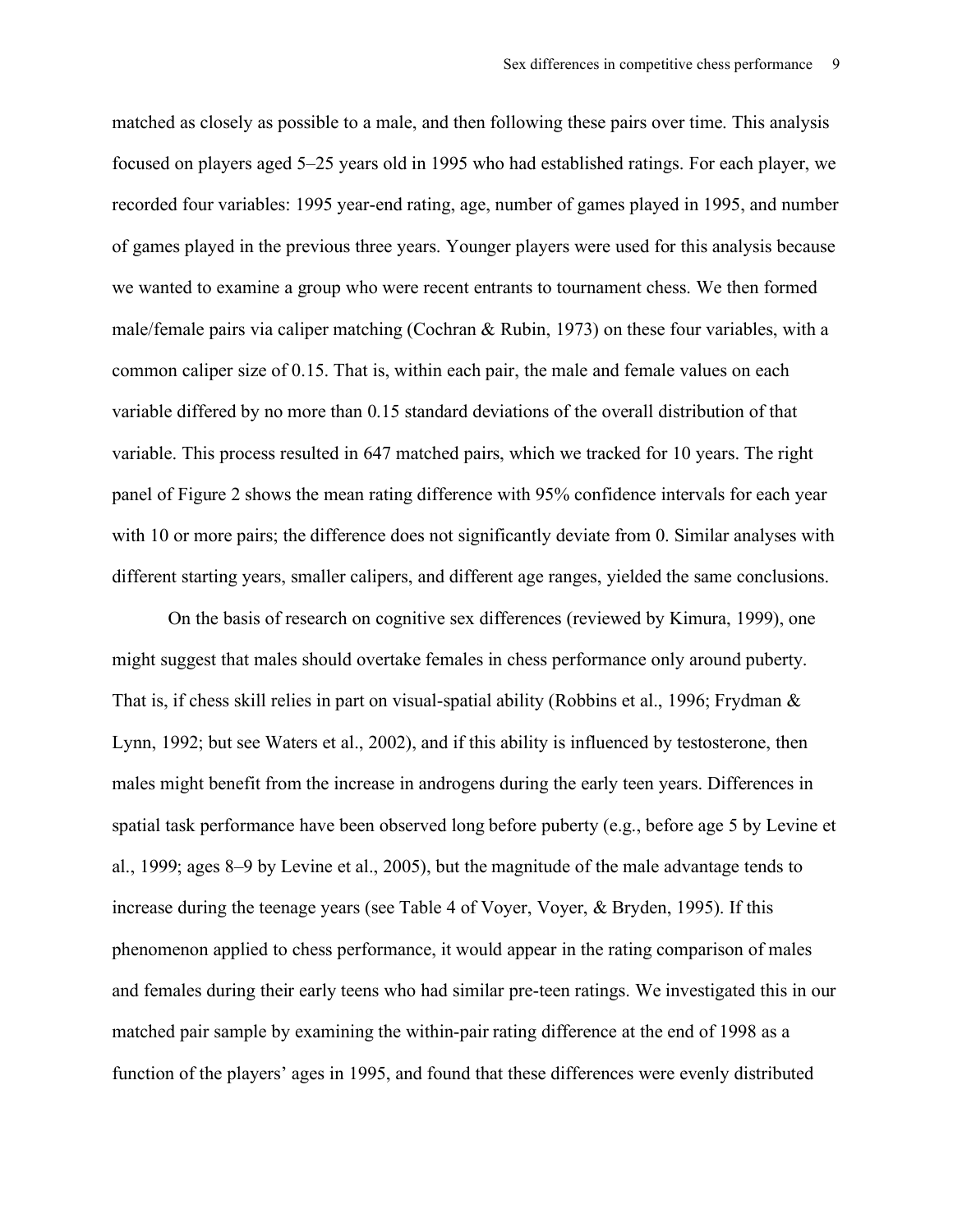around 0, suggesting that males on average were not overtaking females during the early teen years. Analyzing data from other years yields the same conclusion.

Interestingly, the attrition of males and females in our matched pairs group is remarkably similar. The percentage of females among the active players in any given year is no less than 47.7% (in 1996) and no higher than 55.1% (in 2004). Not surprisingly, attrition among females in the group of all established players in 1995 aged 5–25 from which our matched sample was drawn is greater; on average, females continue playing beyond 1995 for 1.74 years until becoming inactive, compared to 1.95 years for males ( $p < .0001$ ), consistent with the disproportionately fewer women at the higher age groups (Table 1). The greater female attrition could result simply from lower-rated players, regardless of sex, tending to become inactive more quickly because they lose interest, become discouraged, etc. In fact, this hypothesis is supported by our data. We performed a Poisson regression of the number of years until a player first becomes inactive on 1995 rating, age group (using the CART-determined categories), and sex. Both 1995 rating and age group were highly significant (lower rating and older ages predicted attrition), but sex was not ( $p = .54$ , likelihood ratio test).

Thus, while men have a higher average rating than women, matched samples of boys and girls play with the same frequency, are equally likely to drop out, and improve their ratings at the same rate, without diverging at puberty. The tendency for women to drop out more frequently overall appears to be related to age and playing strength, but not sex.

### **Sex Differences in Initial Ratings of New Tournament Players**

If males have higher mean ratings, but there are no sex differences in rating change over time, then they must start out in tournaments with higher ratings than females. To confirm this, we examined for each year from 1998 through 2004 the set of players ages 6–12 who had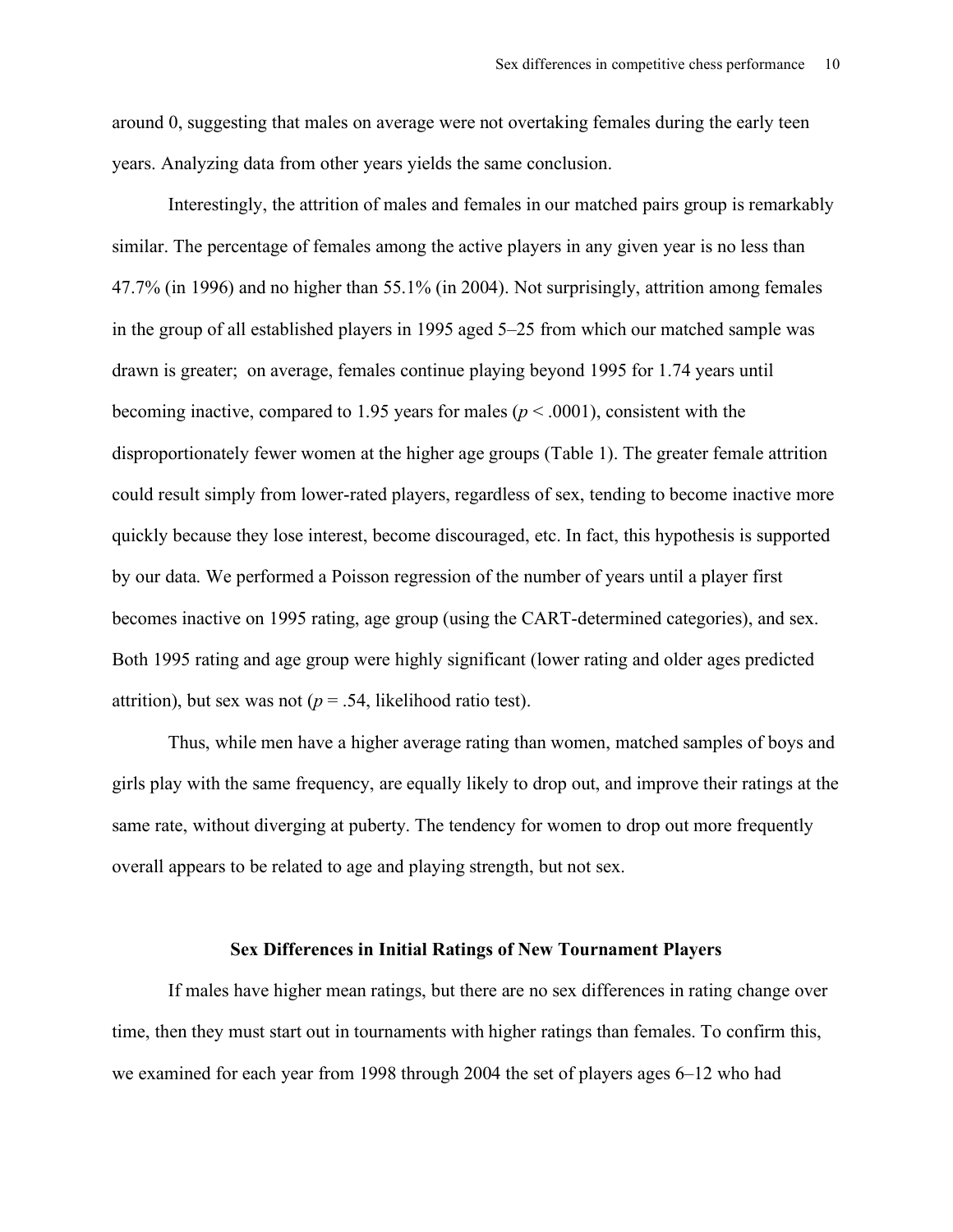established ratings at year-end, and who did not have a rating in any year before the previous one. We excluded older players because they could have been playing chess frequently before beginning tournaments. We chose to restrict our analysis to 1998 and later because it was difficult to determine whether a player had competed in tournaments previously (specifically, prior to the start of our cohort in 1992). On average, the sex difference in ratings for these groups was 110–200 points in favor of the males, and was always highly significant ( $p \ll 0.001$ ). Linearly adjusting for age (whose effect was 20–45 rating points per year for this age group) did not change the significance or magnitude of the sex difference.

Finally, we address the participation rate hypothesis. If the number of boys in the general population that play chess is substantially larger than the number of girls, the best ones ultimately becoming USCF members and playing competitively, then it follows statistically that the average boys' ratings will be higher than girls' ratings (among competitive players) even if the distribution of abilities in the general population is the same (Charness  $\&$  Gerchak, 1996; Glickman & Chabris, 1996). In fact, far fewer girls than boys enter competitive chess, which suggests that the general population of chess-playing girls is much smaller than that of boys. External factors like the relative lack of women among the world's top players to serve as role models, and the prospect of playing a game dominated by boys, may be discouraging to girls (or their parents), either directly reducing their likelihood of learning how to play in the first place, or indirectly reducing their initial performances in competitive play via a "test anxiety" or "stereotype threat" mechanism (Steele, 1997). Thus, it is possible that, on average, girls have the chess-relevant cognitive abilities, but the larger number of boys playing chess leads to significantly higher male ratings in the USCF population.

To test this, we searched for locales in which the female participation rate is high, and determined the extent of sex differences in initial ratings. We assume that in places where girls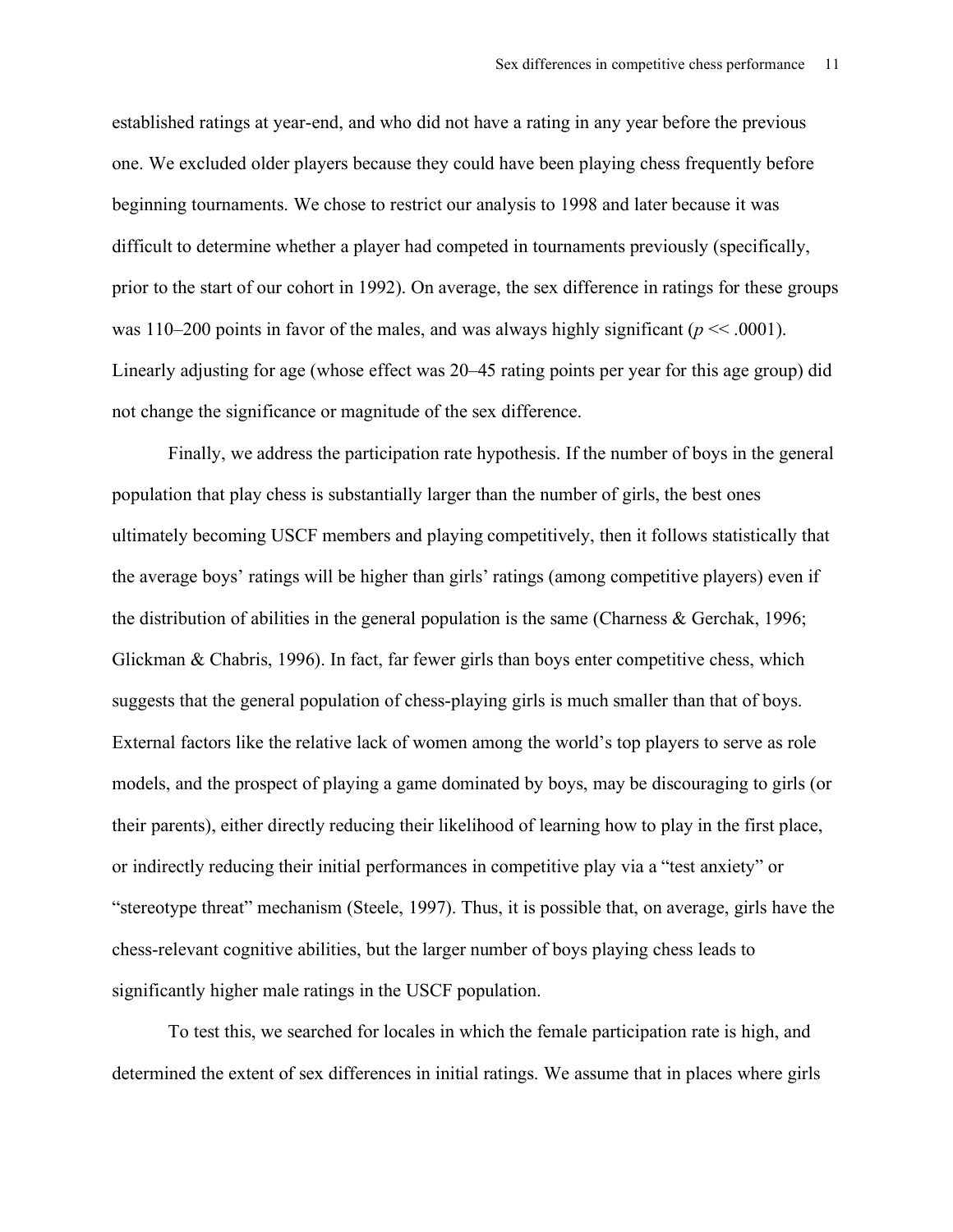play competitive chess as commonly as boys, the social factors ordinarily discouraging girls from playing chess may be minimal. If this is true, then the participation rate hypothesis predicts no difference between boys' and girls' ratings.

We examined a subsample of the players between 6 and 12 years old who had an established rating at year-end, and did not have a rating in any year before the previous one. We included only players for whom we had 2004 zip code information, and excluded years prior to 2002 because the 2004 zip codes become less reliable indicators of place of residence as we move farther back in time. For these three years, we measured sex differences in rating within zip code (excluding zip codes with fewer than 10 players).  $2$  Figure 3 shows the mean rating difference as a function of the proportion of females in the zip code area (truncated at 0.2 from below).

## *Insert Figure 3 Here*

Boys generally have higher ratings than girls, particularly on the left side of the plot where zip codes are male-dominated. However, in the four zip codes with at least 50% girls (areas in Oakland, CA, Bakersfield, CA, Lexington, KY, and Pierre, SD), boys no longer have higher ratings. In Oakland, with the greatest proportion (68%) of girls, the average rating of girls is higher than that of boys, though not significantly so. Combining all zip code areas where the proportion of girls is at least 50%, the sex difference is only 35.2 points in favor of males, which is not significant ( $p = .589$ ). This conclusion also holds in an age-adjusted analysis, where the sex difference is 40.8 points ( $p = .532$ ).

The fairly constant mean male advantage all the way until the 50% female participation rate suggests that a threshold effect may be operating, such that factors limiting girls' performance levels depend on their being in the minority, but not on the relative size of the male majority (in other words, 50% girls may constitute a "critical mass"). Further study of this effect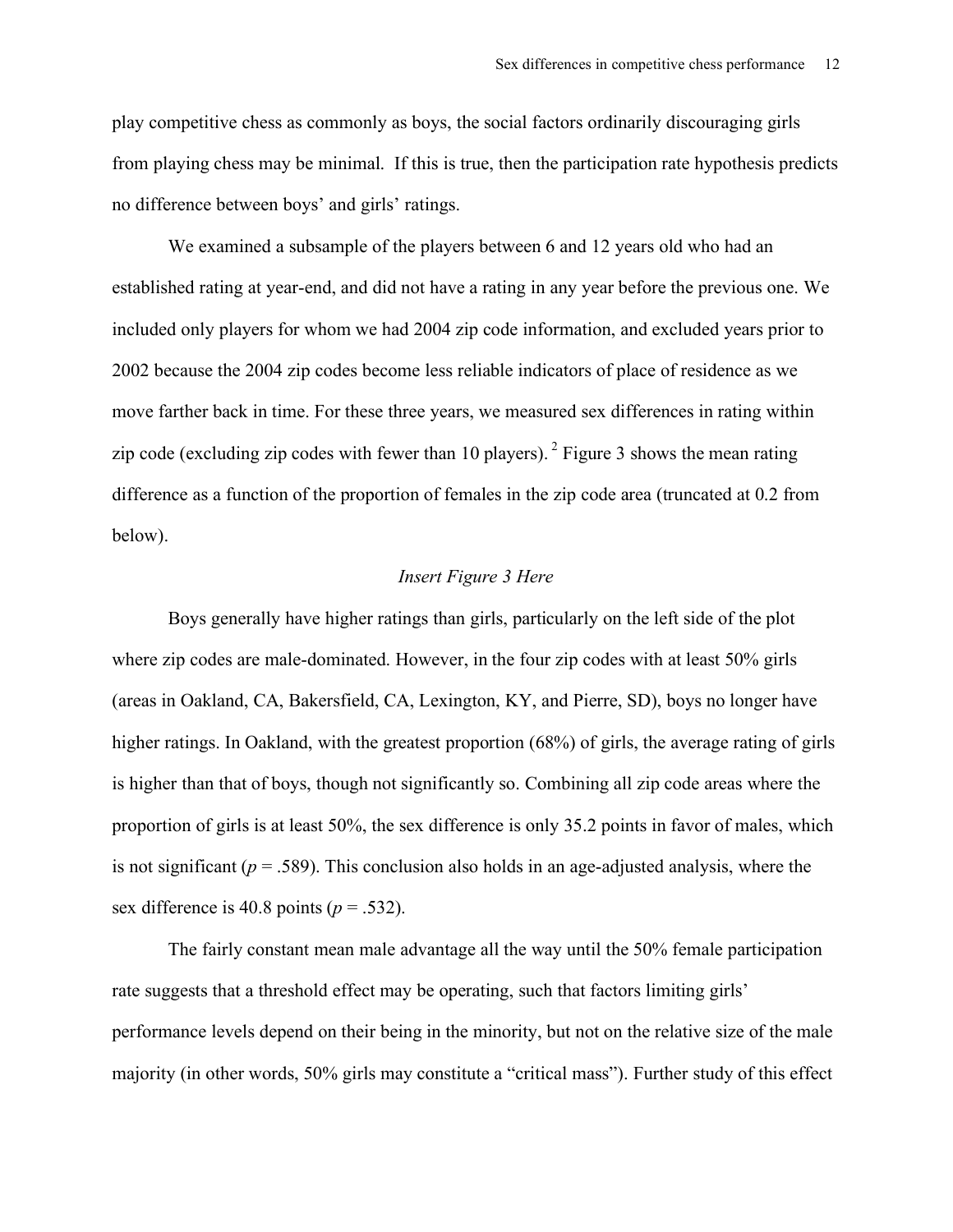is warranted, perhaps by searching for chess rating data from larger social-geographic regions, such as nations, across which the female participation rate varies, especially cases (if any) in which competitive chess is significantly *more* popular among girls than boys.

#### **Discussion**

This study analyzed 13 years of chess rating data to discover the reason for the vast overrepresentation of men among elite players, exemplified by the 99:1 male:female ratio of international grandmasters. We found that men were rated an average of 150–200 points higher than women on the Elo (1986) scale, even after controlling for age and frequency of play, a highly significant male advantage. A longitudinal analysis of matched male-female pairs showed that girls and boys of equal strength do not diverge in playing ability or frequency; instead, boys and girls enter competitive chess with different average ability levels, and this difference propagates throughout the rating pool. However, this initial difference is not found in locales where boys and girls enter the rating system in equal proportions. Taken together, our results support the hypothesis that there are far fewer women than men at the highest level in chess because fewer women enter competitive chess at the lowest level (which is consistent with men and women having equal chess-relevant cognitive abilities).

Consistent with our overall findings, Charness and Gerchak (1996) showed that the rating difference between the world's top male and female players in the mid-1990s (Gary Kasparov of Russia and Judit Polgar of Hungary) could be explained by men and women having equal means but different participation rates.<sup>3</sup> By contrast, Howard (2005) argued that social factors were unlikely to explain the sex difference observed among top international players, because the difference has persisted over the past 30 years despite presumed worldwide increases in the opportunity and encouragement for women to enter competitive chess. However, Howard's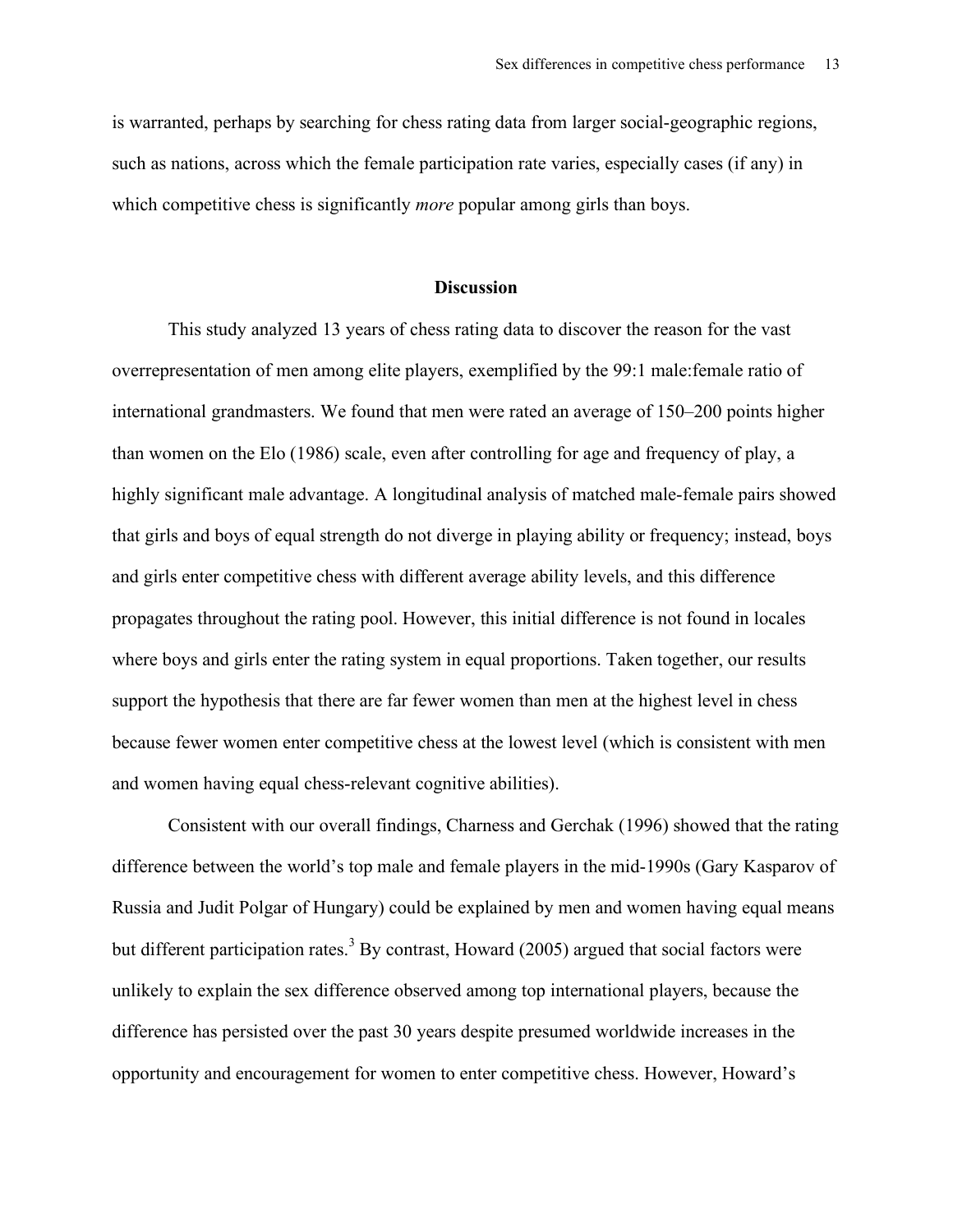argument does not take account of the vastly different numbers of men and women in even the current international rating lists; moreover, his own data show that since the international rating rules were changed so that the minimum rating was the same for men and women, the average male rating has drifted down towards the average female rating (while the gap between the top 100 men and top 100 women has remained constant).

We have shown that sex differences in participation rates in the population of rated chess players can explain the vast overrepresentation of men among the game's elite. This is somewhat surprising given the relative objectivity of chess skill measurement and the lack of subjective judgment in determining competitive achievements. Thus, significant male-female differences can arise in elite performance even in the absence of gatekeeping mechanisms and advancement standards controlled or developed by men. Beyond the domain of competitive chess, our results show how male-female differences in factors other than cognitive abilities may account for sex differences in observed performance. Understanding the causes of these factors—in our case, why more boys than girls enter competitive chess—is a challenge in itself.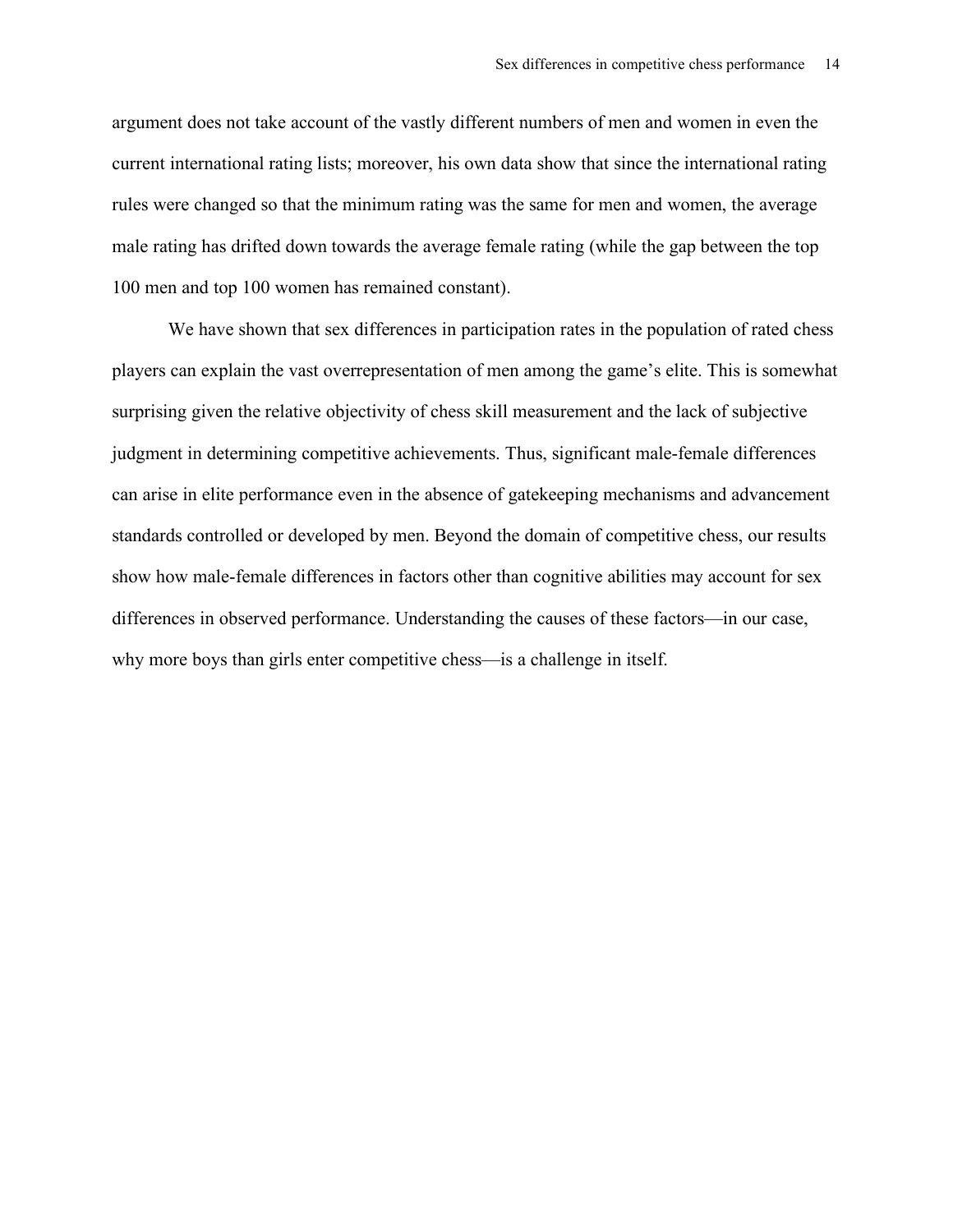## **References**

- Bradley R.A., & Terry, M.E. (1952). The rank analysis of incomplete block designs. 1. The method of paired comparisons. *Biometrika*, *39*, 324–345.
- Breiman, L., Friedman, J.H., Olshen, R.A. , & Stone, C.J. (1984). *Classification and regression trees.* Monterey, CA: Wadsworth and Brooks/Cole.
- Burns, B.D. (2004). The effects of speed on skilled chess performance. *Psychological Science, 15,* 442–447.
- Chabris, C.F., & Hearst, E.S. (2003). Visualization, pattern recognition, and forward search: Effects of playing speed and sight of the position on grandmaster chess errors. *Cognitive Science, 27,* 637–648.
- Charness, N., & Gerchak, Y. (1996). Participation rates and maximal performance: A log-linear explanation for group differences, such as Russian and male dominance in chess. *Psychological Science, 7,* 46–51.
- Charness, N., Krampe, R., & Mayr, U. (1996). The role of practice and coaching in entrepreneurial skill domains: An international comparison of life-span chess skill acquisition. In Ericsson, K.A. (Ed.), *The road to excellence: The acquisition of expert performance in the arts and sciences, sports and games* (pp. 51–80). Mahwah, NJ: Erlbaum.

Chase, W.G., & Simon, H.A. (1973). Perception in chess. *Cognitive Psychology, 4,* 55–81.

- Cochran, W., & Rubin, D.B. (1973). Controlling bias in observational studies. *Sankhya, 35,* 417– 446.
- Elo, A.E. (1986). *The rating of chessplayers, past and present* (2nd ed.). New York: Arco.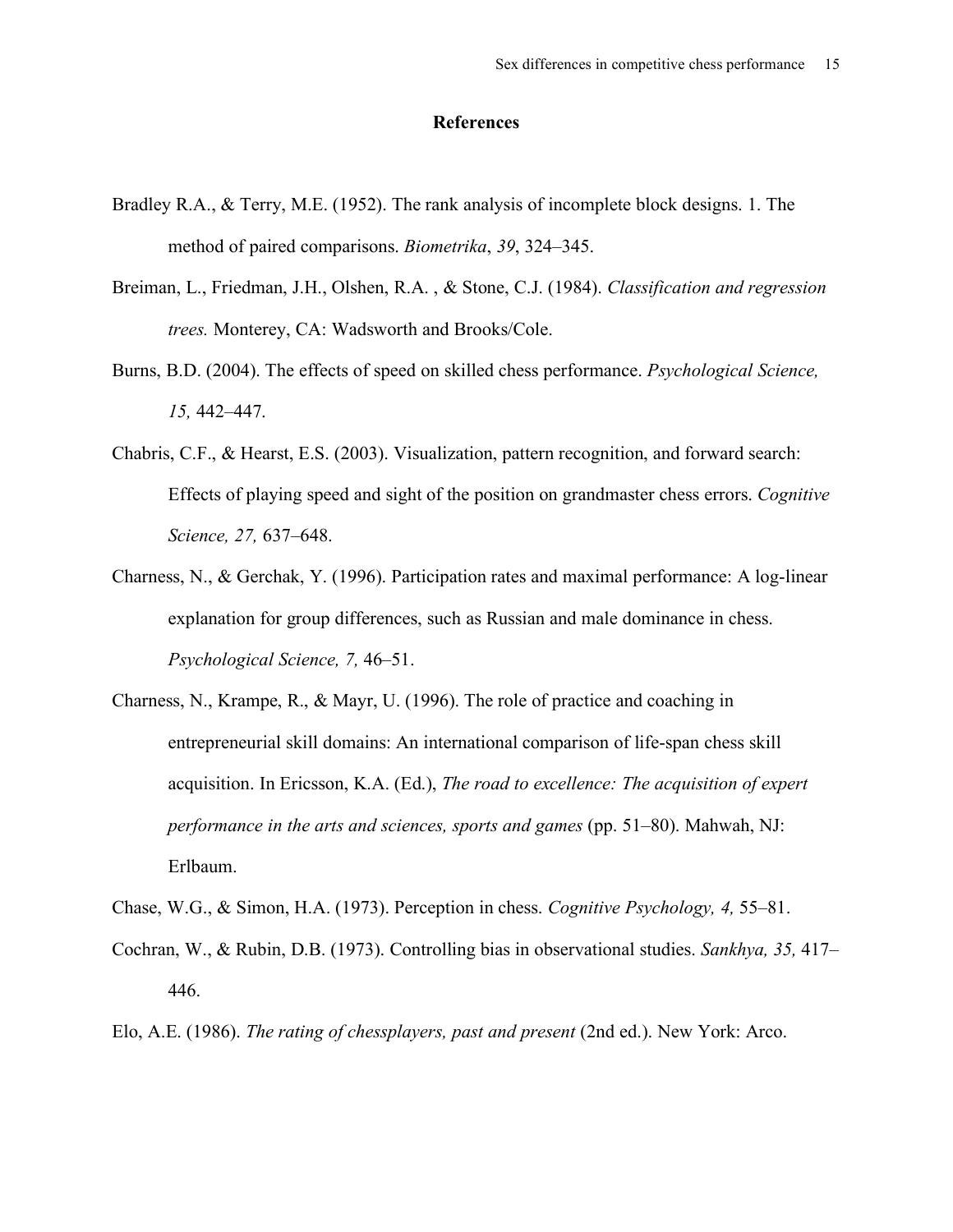- Ericsson, K.A., Krampe, R.T., & Tesch-Römer, C. (1993). The role of deliberate practice in the acquisition of expert performance. *Psychological Review, 100,* 363–406.
- Frydman, M., & Lynn, R. (1992). The general intelligence and spatial abilities of gifted young Belgian chess players. *British Journal of Psychology, 83,* 233–235.
- Glickman, M.E., & Chabris, C.F. (1996). Using chess ratings as data in psychological research. Unpublished manuscript. [www.wjh.harvard.edu/~cfc/Glickman1996.pdf]

Glickman, M.E. (1995). Chess rating systems. *American Chess Journal, 3,* 59–101*.*

- Glickman, M.E. (1999)*.* Parameter estimation in large dynamic paired comparison experiments. *Applied Statistics,* 48, 377–394.
- Gobet, F., & Simon, H.A. (1996). The roles of recognition processes and look-ahead search in time-constrained expert problem solving: Evidence from grandmaster-level chess. *Psychological Science, 7,* 52–55.

Halpern, D. (2000). *Sex differences in cognitive abilities* (3rd ed.). Mahwah, NJ: Erlbaum.

- Hedges, L.V. and Nowell, A. (1995). Sex differences in mental test scores, variability, and numbers of high-scoring individuals. *Science, 269,* 41–45.
- Howard, R.W. (2005). Are gender differences in high achievement disappearing? A test in one intellectual domain. *Journal of Biosocial Science, 37,* 371–380.
- Hsu, F-H. (2002). *Behind Deep Blue: Building the computer that defeated the world chess champion.* Princeton, NJ: Princeton University Press.

Kimura, D. (1999). *Sex and cognition.* Cambridge, MA: MIT Press.

Levine, S.C., Huttenlocher, J., Taylor, A., & Langrock, A. (1999). Early sex differences in spatial skill. *Developmental Psychology, 35,* 940–949.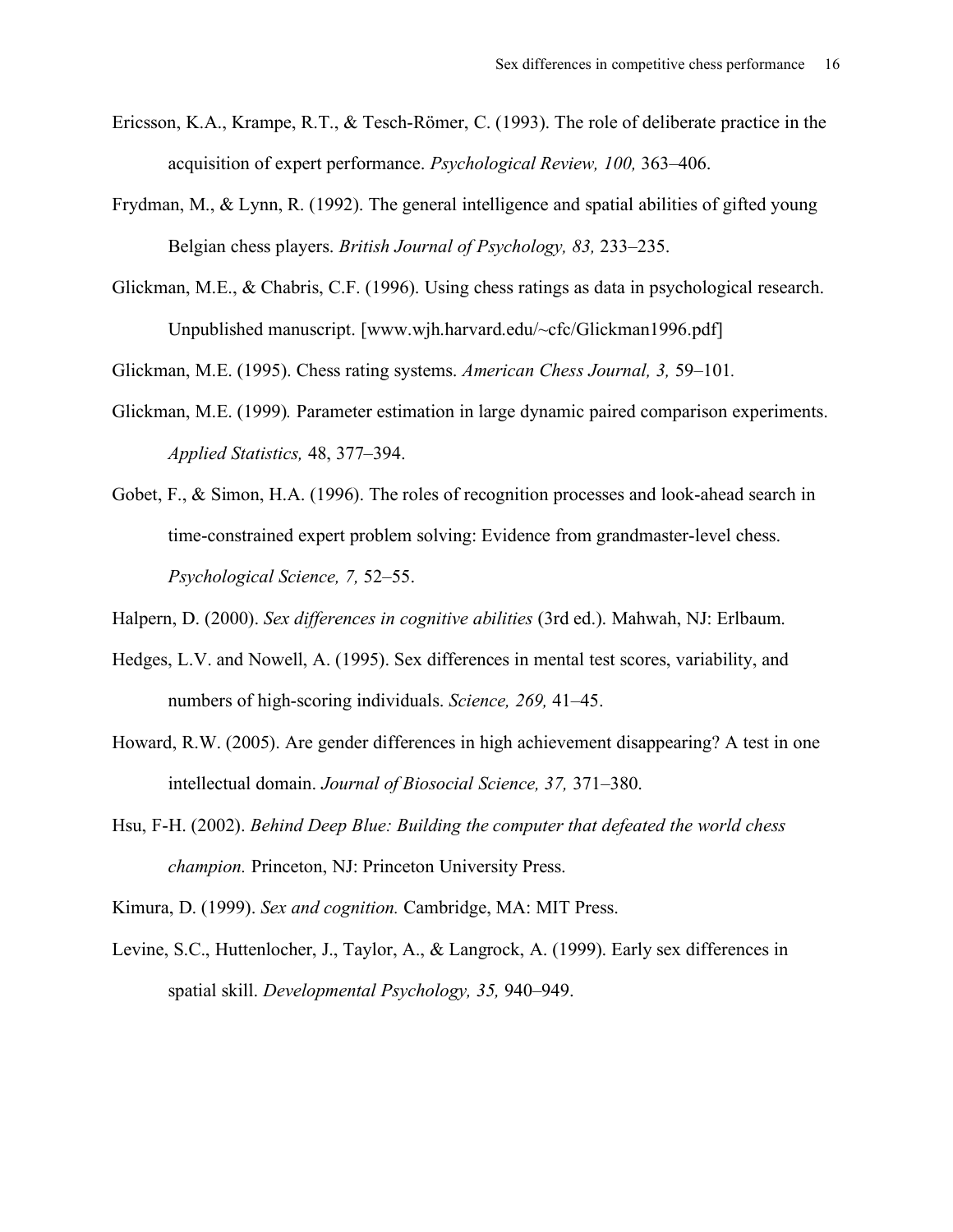- Levine, S.C., Vasilyeva, M., Lourenco, S.F., Newcombe, N.S., & Huttenlocher, J. (2005). Socioeconomic status modifies the sex difference in spatial skill. *Psychological Science, 16,* 841–845.
- Pinker, S. (2005). The science of difference. *The New Republic,* 14 February.
- Robbins, T.W., Anderson, E.J., Barker, D.R., Bradley, A.C., Fearneyhough, C., Henson, R., Hudson, S.R., & Baddeley, A.D. (1996). Working memory in chess. *Memory and Cognition, 24,* 83–93.
- Steele, C.M. (1997). A threat in the air: How stereotypes shape the intellectual identities and performance of women and African-Americans. *American Psychologist, 52,* 613–629.
- Summers, L.H. (2005). Remarks at NBER conference on diversifying the science and engineering workforce. Cambridge, MA, 14 January. [www.president.harvard.edu/speeches/2005/nber.html]
- Voyer, D., Voyer, S., & Bryden, M.P. (1995). Magnitude of sex differences in spatial abilities: A meta-analysis and consideration of critical variables. *Psychological Bulletin, 117,* 250– 270.
- Waters, A., Gobet, F., & Leyden, G. (2002). Visuo-spatial abilities in chess players. *British Journal of Psychology, 30,* 303–311.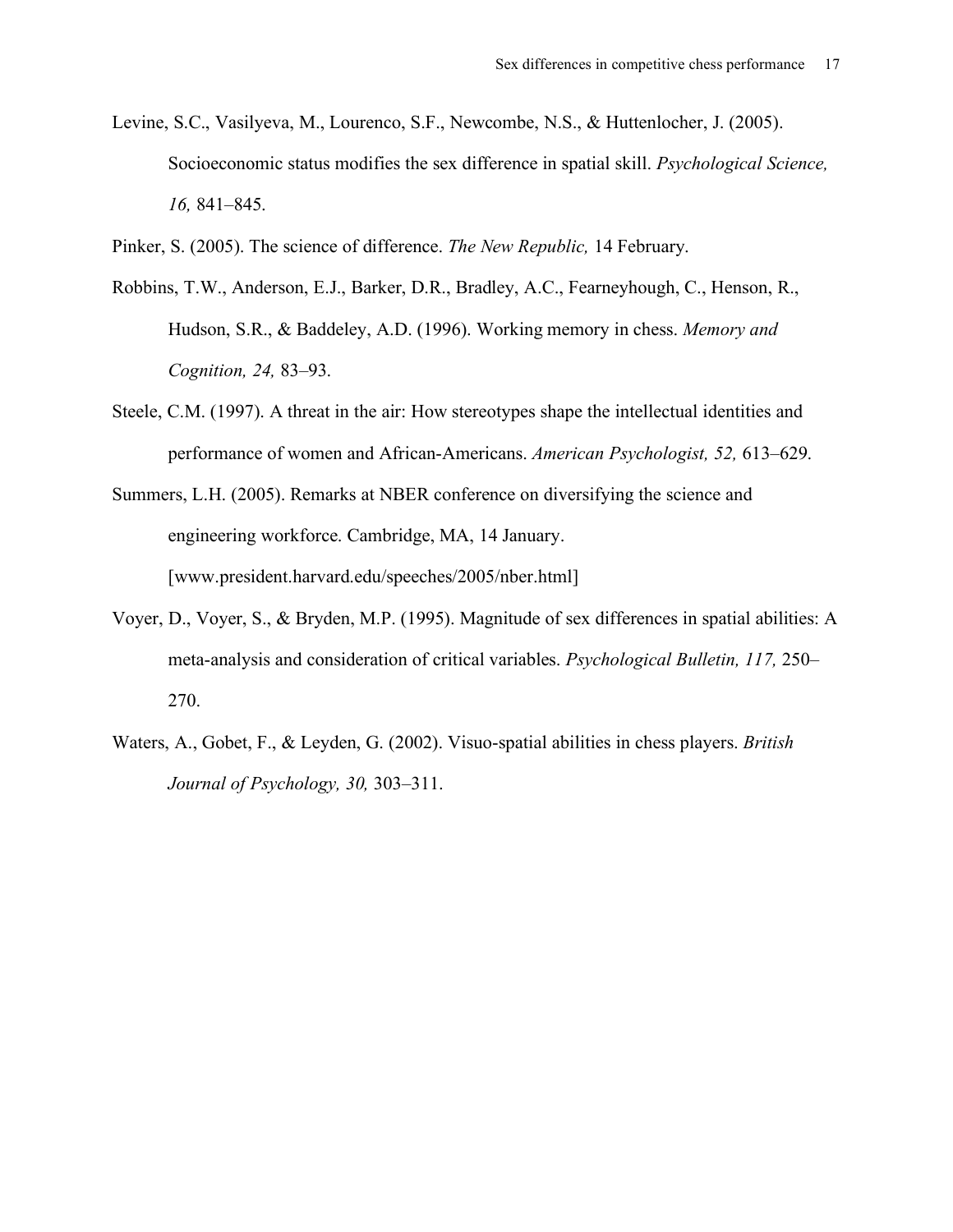## **Author Note**

Christopher F. Chabris, Department of Psychology, Harvard University. Mark E.

Glickman, Department of Health Services, Boston University School of Public Health.

We thank Carole K. Hooven and Joel Reisman for helpful discussions, and especially Michael Nolan of the USCF for generously providing the data analyzed here.

Address correspondence to: Mark E. Glickman, Center for Health Quality, Outcomes & Economics Research, Edith Nourse Rogers Memorial Hospital (152), Bldg 70, 200 Springs Road, Bedford, MA 01730 USA; Email: mg@bu.edu.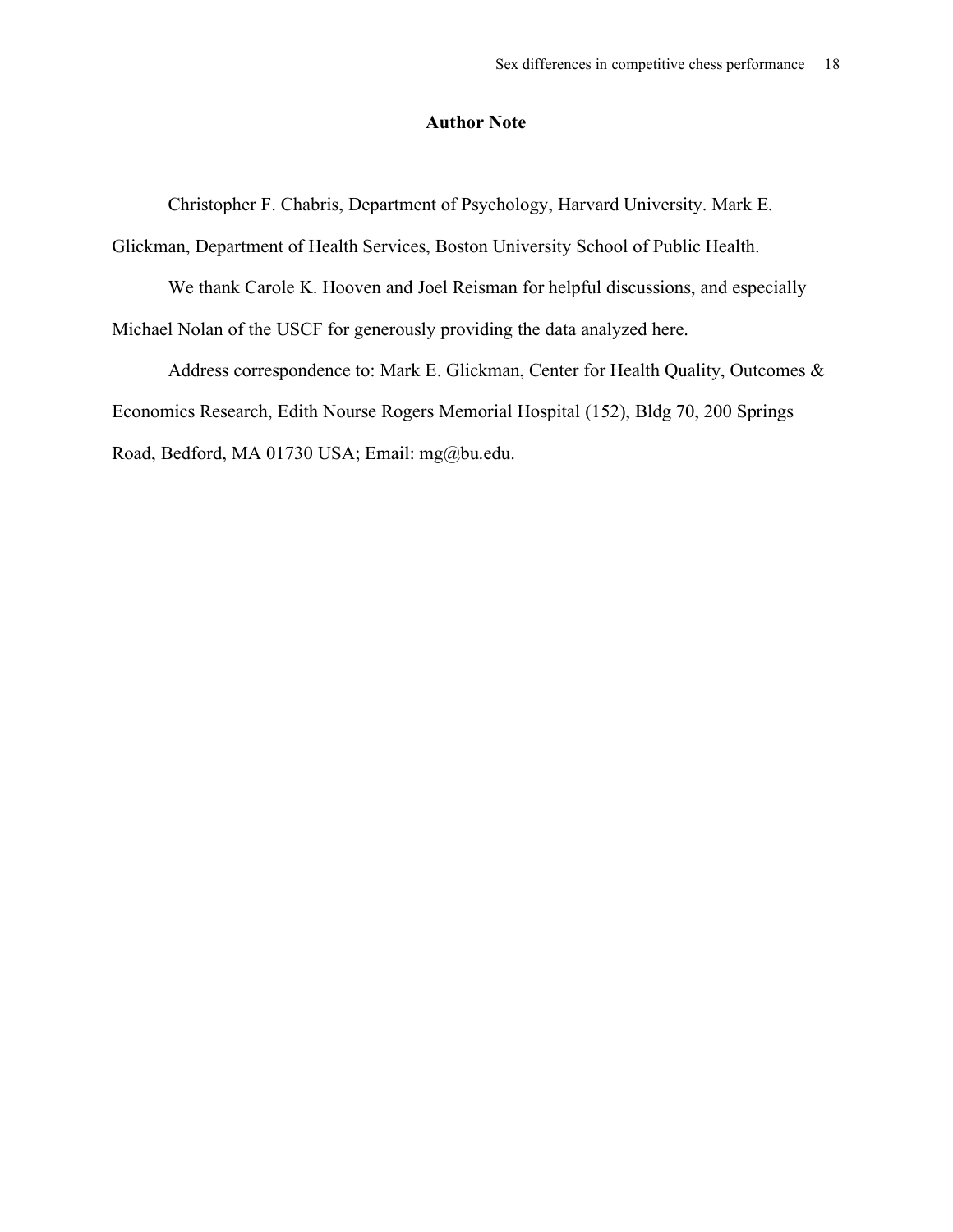## **Endnotes**

1. For complete details of the USCF rating system, see www.uschess.org.

2. In other analyses not reported here, we grouped players by larger geographic regions as functions of zip code (metropolitan statistical area, FIPS code, and urban area code), but these groupings combined locales with high proportions of females with many locales with low proportions, leaving little variation in female proportion across the resulting regions.

3. Note, however, that an analysis of extremes in a distribution is a very low-power method of inferring differences in the sample means (Glickman & Chabris, 1996). Here we have analyzed the entire distribution, rather than just the extreme performers.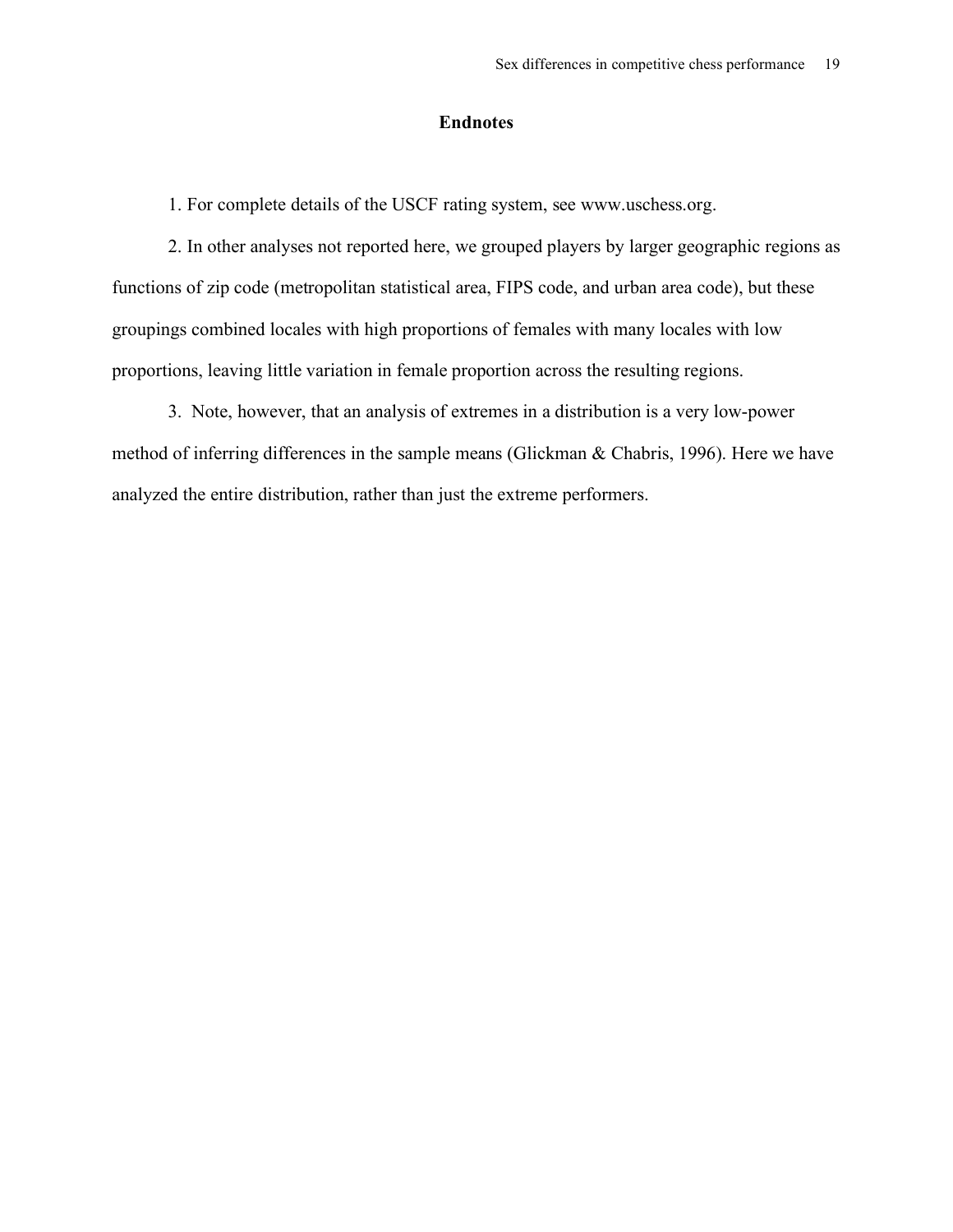**Table 1.** *Distribution of females within 10-year age groups, and distribution of ages in study population.* The highest concentration of female players is in the younger age groups, which comprise the majority of tournament players. By the age of 35, only about 2% of tournament players are women.

| Age (years) | <b>Female percent</b><br>in age group | Percent of<br>study population |
|-------------|---------------------------------------|--------------------------------|
|             |                                       |                                |
| $5 - 15$    | 17.0                                  | 26.4                           |
| $15 - 25$   | 11.9                                  | 43.5                           |
| $25 - 35$   | 4.9                                   | 11.5                           |
| $35 - 45$   | 2.2                                   | 6.4                            |
| $45 - 55$   | 2.0                                   | 6.8                            |
| $55 - 65$   | 2.2                                   | 3.3                            |
| $65 - 75$   | 2.0                                   | 1.3                            |
| $75 - 85$   | 2.1                                   | 0.7                            |
| $85 - 95$   | 2.5                                   | 01                             |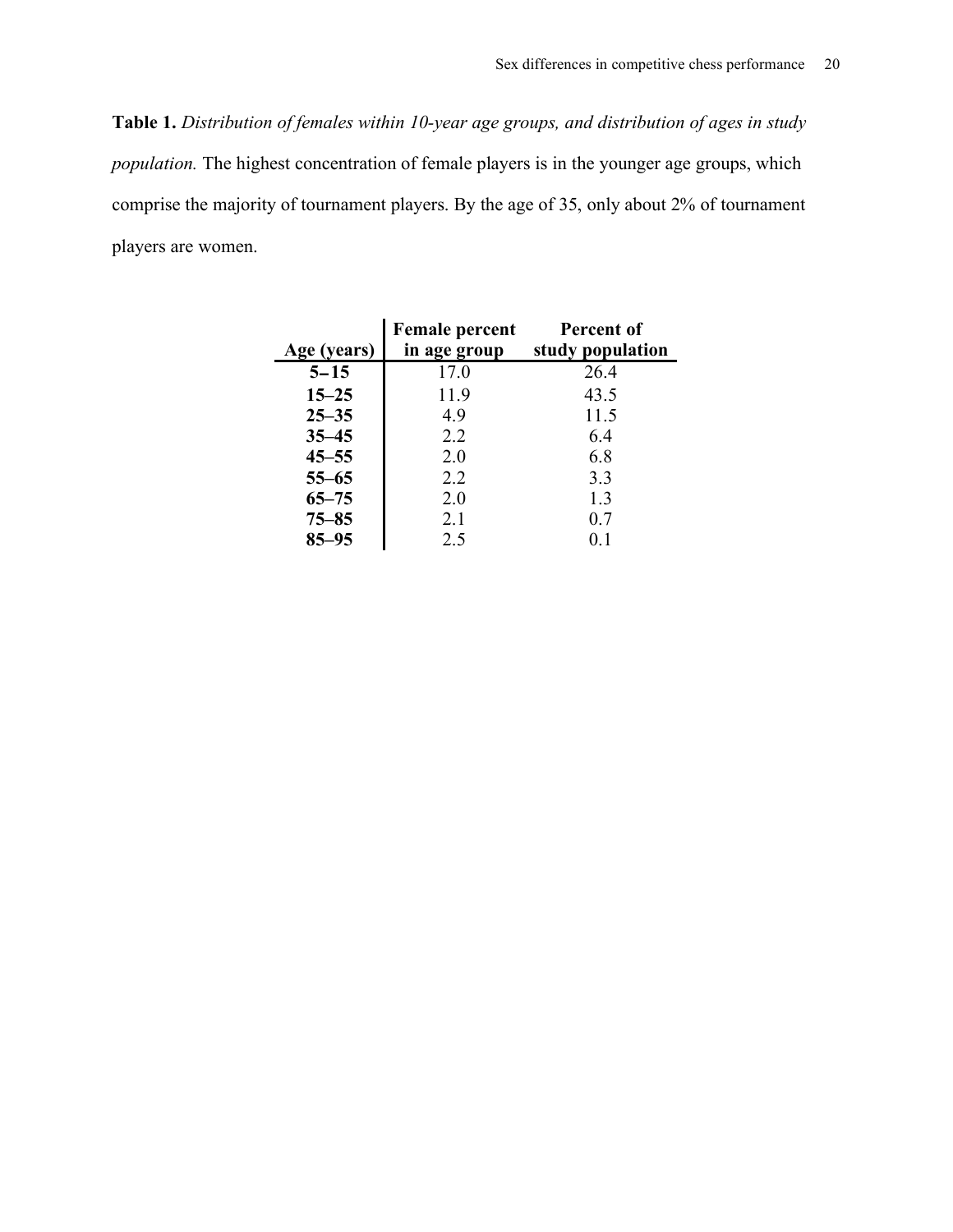**Figure 1.** Left: Mean male–female rating difference by year, with 95% confidence intervals. Right: Regression-adjusted estimates of male–female rating difference by year, with 95% confidence intervals.

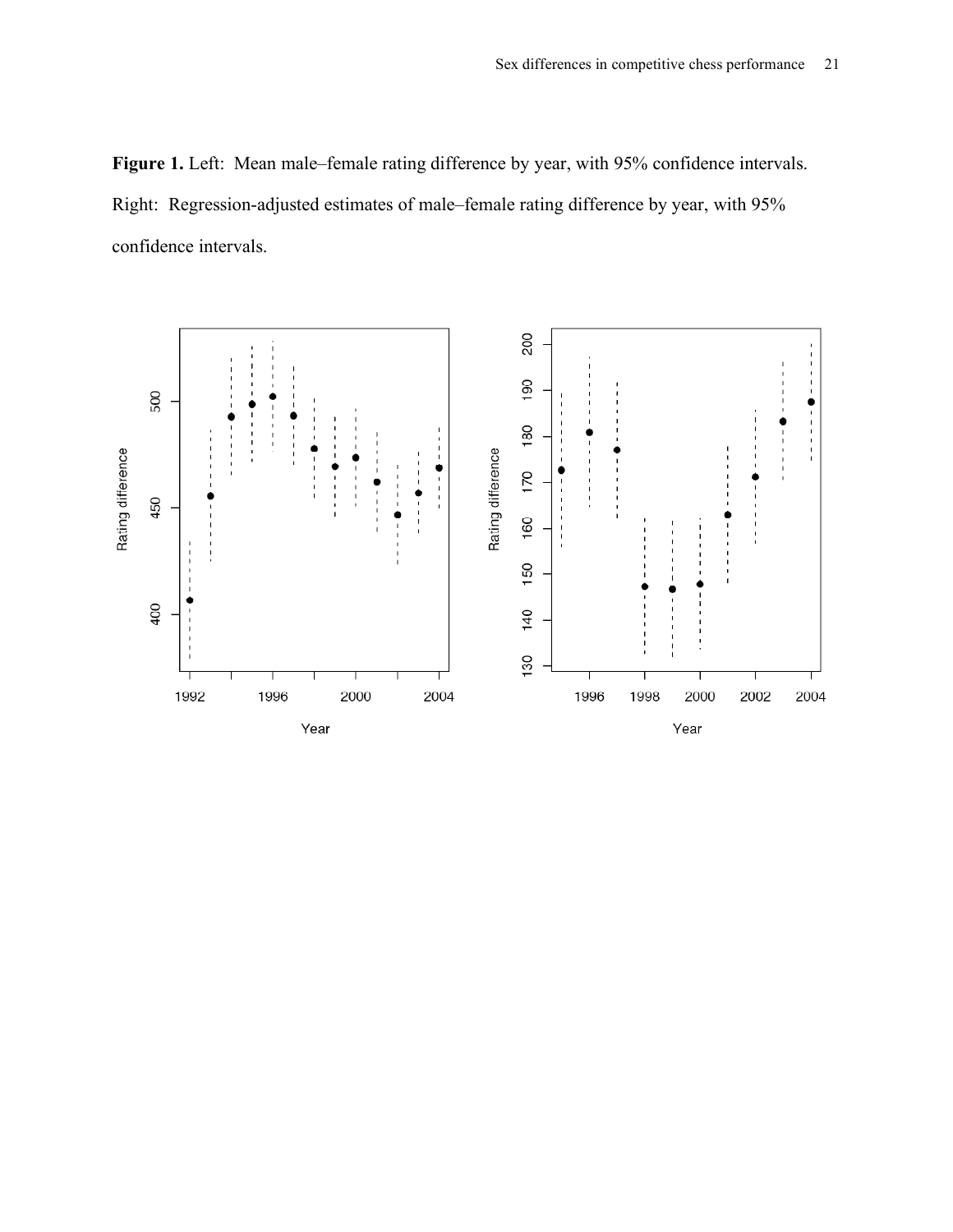**Figure 2.** Left: Ratio of standard deviations (female/male) of established ratings by age grouping for years 1992−2004. Each open circle represents the ratio for that age group in one year, and the solid circles are the mean ratios across the 13 years. Right: Mean and 95% confidence intervals for male–female rating differences by year for the matched pairs analysis. (The wider confidence intervals for later years reflect the attrition of male/female pairs due to players becoming inactive.)